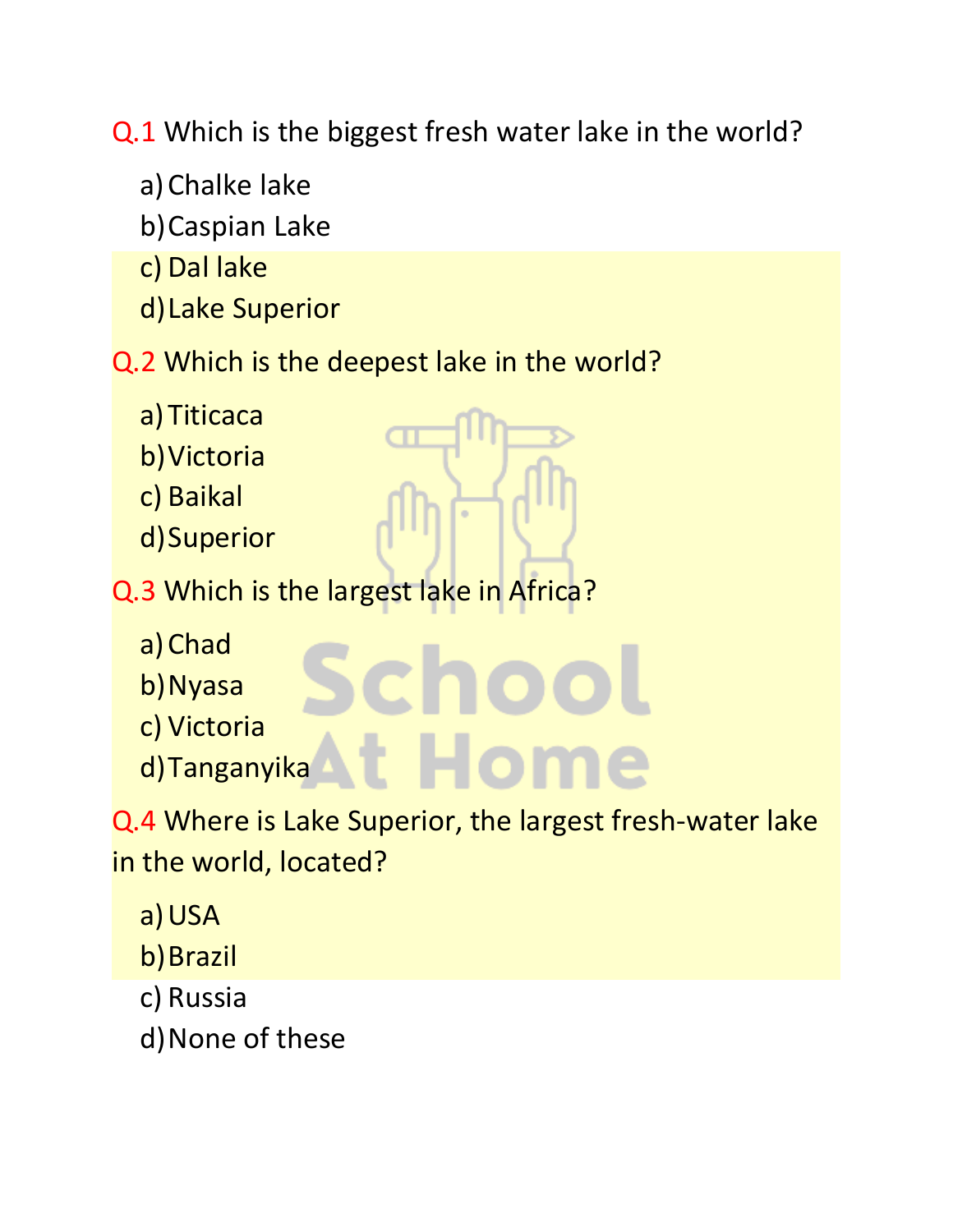Q.5 The Great Bear lake is situated in ………..

- a) North America
- b)Canada
- c) Siberia
- d)None of these

Q.6 Sinkhole lakes are common in ………..

- a) New York (USA)
- b)Florida (USA)
- c) Michigan (USA)
- d)Virginia (USA)

Q.7 Total number of great lakes of USA and Canada are …

- $a)4$
- $b)7$
- c) 5
- d)3
- t Hom

Schoo

Q.8 Oxbow lakes are more common in ………

- a)USA
- b)Germany
- c) Pakistan
- d)Canada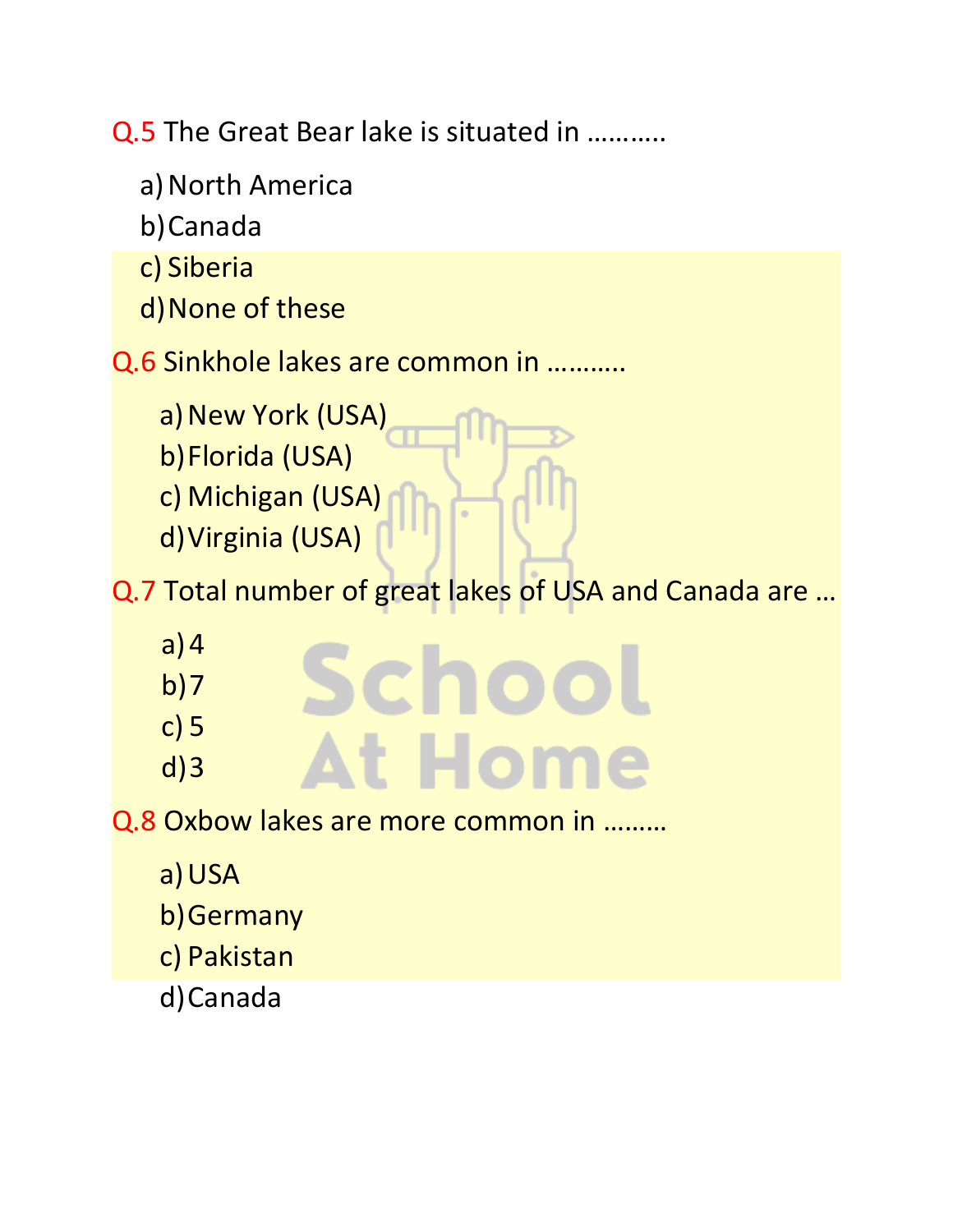Q.9 Hanna lake is situated near …….

- a) Peshawar
- b)Quetta
- c) Kaghan
- d)Islamabad

## Q.10 Churchill water fall is present in ……..

Schoc

**At Home** 

- a)Canada
- b)England
- c) USA
- d)France
- Q.11 Trout lake is present in
	- a)USA
	- b)Canada
	- c) France
	- d)China
- Q.12 Lake Tana is present in ………
	- a)Ethiopia
	- b) Kenya
	- c) Ghana
	- d)USA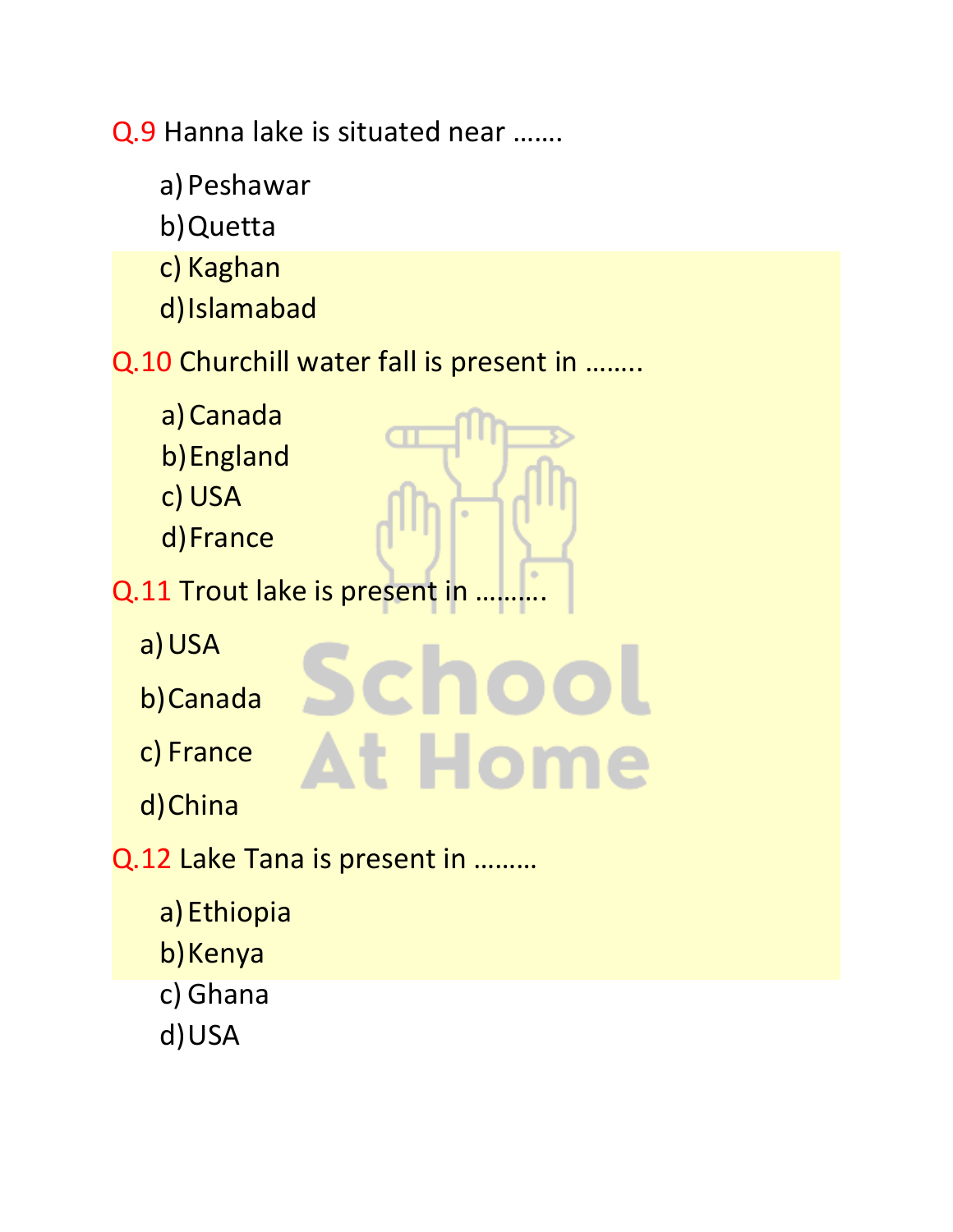Q.13 Which of the following lake is most polluted lake in the world?

- a) Lake mead
- b)Lake Victoria
- c) Huron
- d)Lake Eria
- Q.14 Utigardsfossen water fall is present in ……
	- a)Canada
	- b)USA
	- c) France
	- d) Norway
- Q.15 Sutherland water fall is present in
	- a) New Zealand
	- b)Canada
	- c) USA
	- d)Australia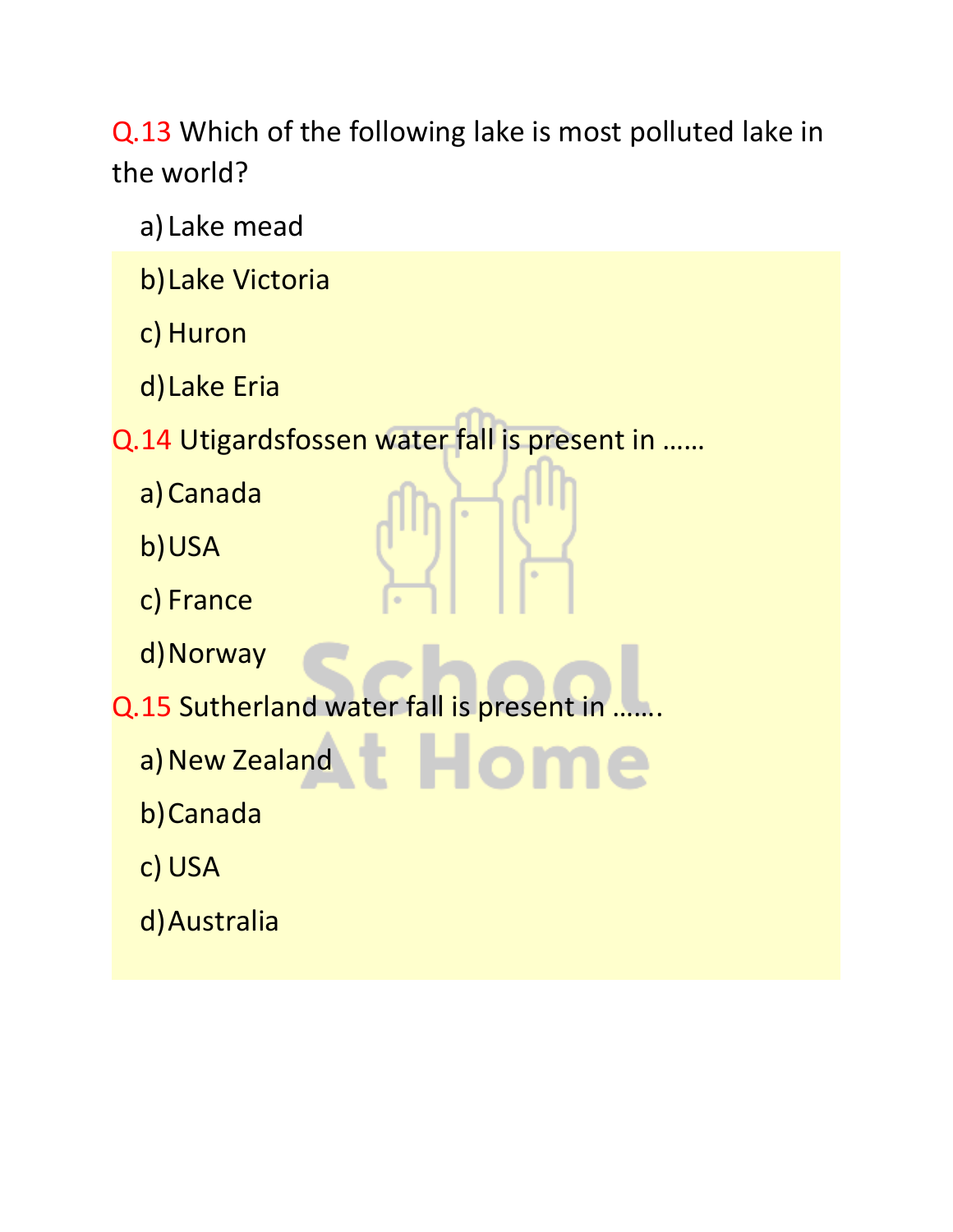Q.16 Yosemite is a famous water-fall of …….

- a)USA
- b)Canada
- c) Kenya
- d)France
- Q.17 The highest water-fall of the world is ……….
	- a)Angel
	- b)Tugela
	- c) Ribbon
	- d)None of these

Q.18 Which is the second highest water-fall of the world?

t Hom

- a)Angel
- b)Tugela
- c) Ribbon
- d)Connet
- Q.19 Which of the following is called Widow's tears?

icho

- a) Lake
- b)Waterfall
- c) Island
- d)None of these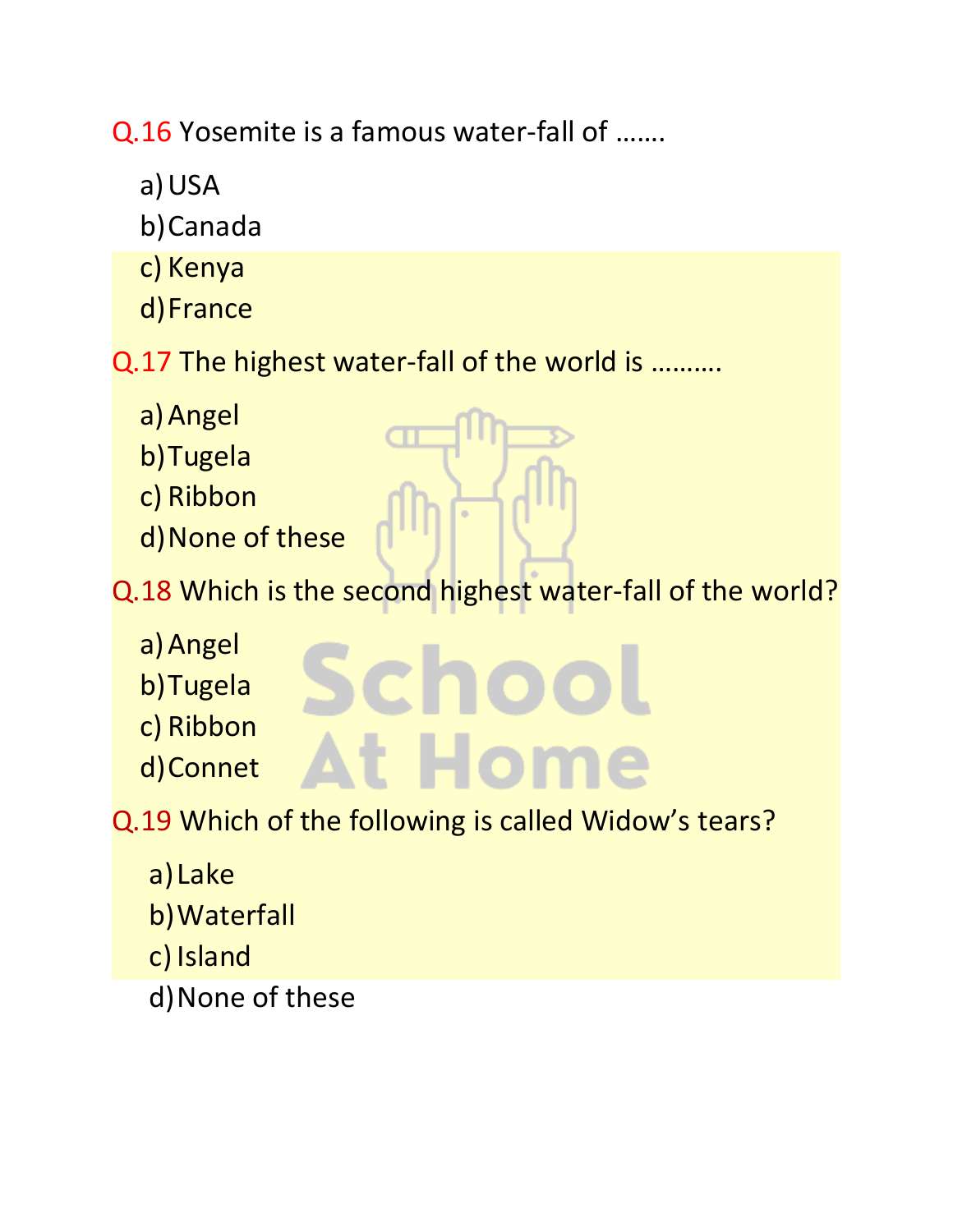Q.20 What is the height of Angel water-fall?